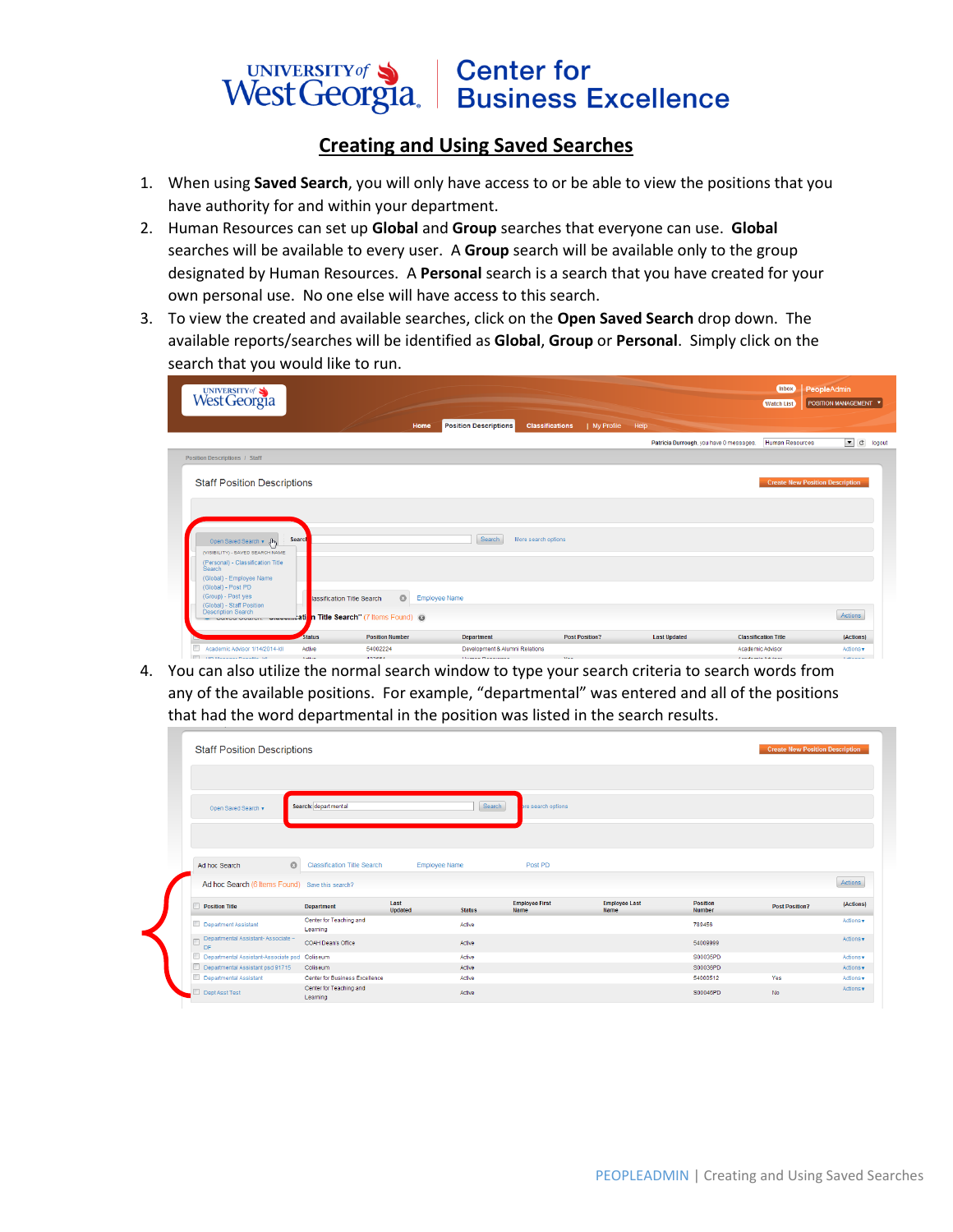## UNIVERSITY of Sand Center for<br>West Georgia. Business Excellence

5. To create your own search, click on **More Search Options**.

| <b>Staff Position Descriptions</b>              |                                     |                        |               |                                      |                              |                                  | <b>Create New Position Description</b> |           |
|-------------------------------------------------|-------------------------------------|------------------------|---------------|--------------------------------------|------------------------------|----------------------------------|----------------------------------------|-----------|
| Open Saved Search v                             | Search: departmental                |                        | Search        | More search options                  |                              |                                  |                                        |           |
| $\odot$<br>Ad hoc Search                        | <b>Classification Title Search</b>  | <b>Employee Name</b>   |               | Post PD                              |                              |                                  |                                        |           |
| Ad hoc Search (6 Items Found) Save this search? |                                     |                        |               |                                      |                              |                                  |                                        | Actions   |
| <b>Position Title</b>                           | <b>Department</b>                   | Last<br><b>Updated</b> | <b>Status</b> | <b>Employee First</b><br><b>Name</b> | <b>Employee Last</b><br>Name | <b>Position</b><br><b>Number</b> | <b>Post Position?</b>                  | (Actions) |
| Department Assistant                            | Center for Teaching and<br>Learning |                        | Active        |                                      |                              | 789456                           |                                        | Actions v |
| Departmental Assistant-Associate ~<br>E<br>DF   | COAH Dean's Office                  |                        | Active        |                                      |                              | 54009999                         |                                        | Actions v |
| Departmental Assistant-Associate psd Collseum   |                                     |                        | Active        |                                      |                              | S00035PD                         |                                        | Actions v |
| Departmental Assistant psd 91715                | Coliseum                            |                        | Active        |                                      |                              | S00036PD                         |                                        | Actions v |
| Departmental Assistant                          | Center for Business Excellence      |                        | Active        |                                      |                              | 54000512                         | Yes                                    | Actions v |
| Dept Asst Test                                  | Center for Teaching and<br>Learning |                        | Active        |                                      |                              | S00046PD                         | No.                                    | Actions v |

6. You can add a variety of columns to be displayed within your search.

| <b>Staff Position Descriptions</b>              |                                                                                                                                                                                                                                    |                                                                                                                                                                                                                                                                                                                                      |               |                                                                                                                                                                                     |                                     |                                  | <b>Create New Position Description</b> |           |
|-------------------------------------------------|------------------------------------------------------------------------------------------------------------------------------------------------------------------------------------------------------------------------------------|--------------------------------------------------------------------------------------------------------------------------------------------------------------------------------------------------------------------------------------------------------------------------------------------------------------------------------------|---------------|-------------------------------------------------------------------------------------------------------------------------------------------------------------------------------------|-------------------------------------|----------------------------------|----------------------------------------|-----------|
| Open Saved Search v                             | Search: departmental                                                                                                                                                                                                               |                                                                                                                                                                                                                                                                                                                                      | Search        | Hide search options                                                                                                                                                                 |                                     |                                  |                                        |           |
|                                                 | Add Column: Add Column<br><b>Add Column</b>                                                                                                                                                                                        |                                                                                                                                                                                                                                                                                                                                      |               | N                                                                                                                                                                                   |                                     |                                  |                                        |           |
| $\circ$<br>Ad hoc Search                        | <b>BCAT</b><br>Department:<br><b>Created Date</b><br><b>Budget Position Number:</b><br><b>Created From</b><br>Department ID<br><b>Position Description Status:</b><br>Discharge<br><b>FLSA</b><br>Classification Internal HR Notes | <b>Budget Amount for Position</b><br><b>Budget Position Number</b><br><b>Classification Title</b><br>Department Unit ID<br>Describe any budgetary responsibilities<br><b>Disciplinary Action</b><br>Employee ID Number<br><b>Estimated Hiring Date</b><br><b>Funding Sources</b><br>How many positions does this position supervise? |               | Describe the type of decisions this position makes and what are the consequences of error<br>Does this position require any special certification/ license? If yes, please specify. | $\overline{\phantom{a}}$            |                                  |                                        |           |
| Ad hoc Search (6 Items Found) Save this search? |                                                                                                                                                                                                                                    |                                                                                                                                                                                                                                                                                                                                      |               |                                                                                                                                                                                     |                                     |                                  |                                        | Actions   |
| <b>Position Title</b>                           | <b>Department</b>                                                                                                                                                                                                                  | Last<br><b>Updated</b>                                                                                                                                                                                                                                                                                                               | <b>Status</b> | <b>Employee First</b><br><b>Name</b>                                                                                                                                                | <b>Employee Last</b><br><b>Name</b> | <b>Position</b><br><b>Number</b> | Post<br>Position?                      | (Actions) |
| Department Assistant                            | Center for Teaching and<br>Learning                                                                                                                                                                                                |                                                                                                                                                                                                                                                                                                                                      | Active        |                                                                                                                                                                                     |                                     | 789456                           |                                        | Actions v |
| Departmental Assistant-Associate ~<br>DF        | COAH Dean's Office                                                                                                                                                                                                                 |                                                                                                                                                                                                                                                                                                                                      | Active        |                                                                                                                                                                                     |                                     | 54009999                         |                                        | Actions v |
| Departmental Assistant-Associate psd Coliseum   |                                                                                                                                                                                                                                    |                                                                                                                                                                                                                                                                                                                                      | Active        |                                                                                                                                                                                     |                                     | S00035PD                         |                                        | Actions v |
| Departmental Assistant psd 91715                | Coliseum                                                                                                                                                                                                                           |                                                                                                                                                                                                                                                                                                                                      | Active        |                                                                                                                                                                                     |                                     | S00036PD                         |                                        | Actions v |
| Departmental Assistant                          | Center for Business Excellence                                                                                                                                                                                                     |                                                                                                                                                                                                                                                                                                                                      | Active        |                                                                                                                                                                                     |                                     | 54000512                         | Yes                                    | Actions v |
|                                                 | Center for Teaching and                                                                                                                                                                                                            |                                                                                                                                                                                                                                                                                                                                      |               |                                                                                                                                                                                     |                                     |                                  |                                        | Actions v |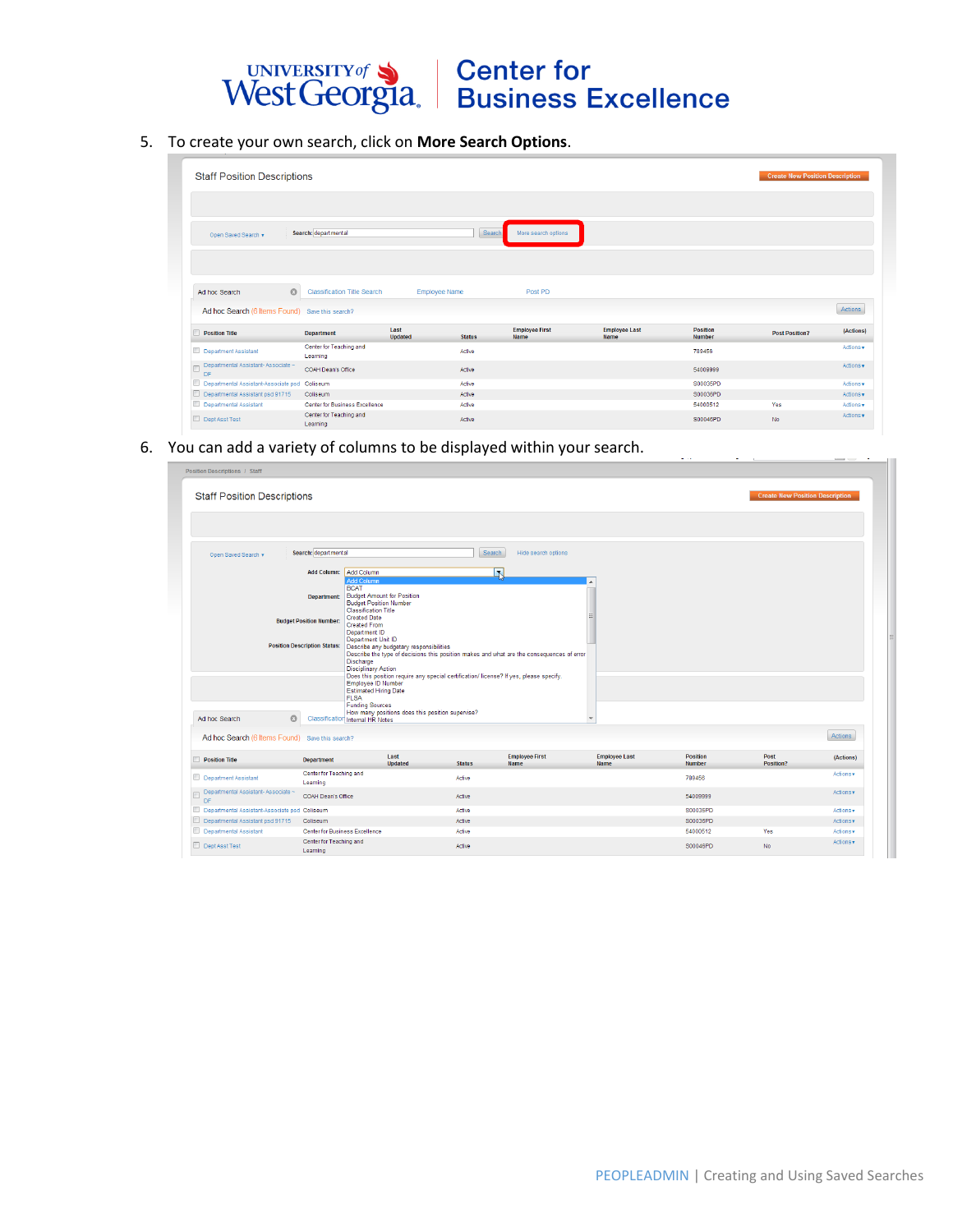

7. Once the search is created, you can click on **Save this Search** in order to save the search as a personal search. You can name the search whatever you choose.

| <b>Faculty Position Descriptions</b>                                                                                                           |                                         |                    |                  |                   | <b>Create New Position Description</b>                  |                        |
|------------------------------------------------------------------------------------------------------------------------------------------------|-----------------------------------------|--------------------|------------------|-------------------|---------------------------------------------------------|------------------------|
|                                                                                                                                                |                                         |                    |                  |                   |                                                         |                        |
|                                                                                                                                                |                                         |                    |                  |                   |                                                         |                        |
| Search:<br>Open Saved Search v                                                                                                                 | Search<br>Hide search options           |                    |                  |                   |                                                         |                        |
| Add Column: Add Column                                                                                                                         | $\overline{\phantom{0}}$                |                    |                  |                   |                                                         |                        |
| "ZING" Spirit Team                                                                                                                             |                                         |                    |                  |                   |                                                         |                        |
| <b>AAMI - Institutional Matching</b><br>Department:<br><b>AEC Project Services</b>                                                             | $\frac{1}{\sqrt{2}}$                    |                    |                  |                   |                                                         |                        |
| Academic Affairs Faculty                                                                                                                       |                                         |                    |                  |                   |                                                         |                        |
| <b>Budget Position Number:</b>                                                                                                                 |                                         |                    |                  |                   |                                                         |                        |
|                                                                                                                                                |                                         |                    |                  |                   |                                                         |                        |
|                                                                                                                                                |                                         |                    |                  |                   |                                                         |                        |
|                                                                                                                                                |                                         |                    |                  |                   |                                                         |                        |
|                                                                                                                                                |                                         |                    |                  |                   |                                                         |                        |
|                                                                                                                                                |                                         |                    |                  |                   |                                                         |                        |
| $\odot$<br>Post PD<br>Ad hoc Search                                                                                                            |                                         |                    |                  |                   |                                                         |                        |
|                                                                                                                                                |                                         |                    |                  |                   |                                                         | Actions                |
| Ad hoc Search (33 Items Found<br>Save this search?                                                                                             |                                         |                    |                  |                   |                                                         |                        |
|                                                                                                                                                | $\leftarrow$ Previous 1 2               | $Next \rightarrow$ |                  |                   |                                                         |                        |
|                                                                                                                                                | <b>Department</b>                       | Last<br>Updated    | <b>Status</b>    | Post<br>Position? | <b>Created Date</b>                                     | (Actions)              |
|                                                                                                                                                | Honors Program                          |                    | Active           |                   | February 28, 2013 at 02:07 PM                           | Actions v              |
|                                                                                                                                                | <b>Honors Program</b>                   |                    | Active           |                   | March 13, 2013 at 10:19 AM                              | Actions v              |
| Vice President Finance ; fajdf(ajds flja s;dlf ja;sldjf alsd falsd flas dfl; askdf,lasj dfl ak;sdjf,asdfl; asd fas;dlf asdl;jf<br>asdl; fasd;f | <b>Honors Program</b>                   |                    | Active           |                   | March 14, 2013 at 02:55 PM                              | Actions v              |
| Position Title<br>Accountant 1<br>Departmental Assistant Associate Level<br>$\Box$<br>$\Box$ Wolfie                                            | Honors Program                          |                    | Active           |                   | March 14, 2013 at 03:54 PM                              | Actions v              |
|                                                                                                                                                | <b>Honors Program</b>                   |                    | Active           |                   | March 15, 2013 at 02:34 PM                              | Actions v              |
| Athletic Mascot<br>Accounting Associate<br>Academic Advisor                                                                                    | Honors Program<br><b>Honore Program</b> |                    | Active<br>Active |                   | March 22, 2013 at 02:38 PM<br>July 10, 2013 of 11:27 AM | Actions v<br>Actions - |

8. When various searches are opened, you will find them displayed on the tabs as noted above the search data.

| Position Descriptions / Staff       |                                     |                                                                                                                       |                                                                                        |                       |                     |                             |                                        |
|-------------------------------------|-------------------------------------|-----------------------------------------------------------------------------------------------------------------------|----------------------------------------------------------------------------------------|-----------------------|---------------------|-----------------------------|----------------------------------------|
| <b>Staff Position Descriptions</b>  |                                     |                                                                                                                       |                                                                                        |                       |                     |                             | <b>Create New Position Description</b> |
|                                     |                                     |                                                                                                                       |                                                                                        |                       |                     |                             |                                        |
| Open Saved Search v                 | Search: kll                         |                                                                                                                       | Search                                                                                 | Hide search options   |                     |                             |                                        |
|                                     | Add Column: Add Column              |                                                                                                                       | ▼                                                                                      |                       |                     |                             |                                        |
|                                     | <b>Department:</b>                  | "ZING" Spirit Team<br><b>AAMI - Institutional Matching</b><br><b>AEC Project Services</b><br>Academic Affairs Faculty | $\begin{array}{c}\n\bullet \\ \hline\n\equiv\n\end{array}$<br>$\overline{\phantom{a}}$ |                       |                     |                             |                                        |
|                                     | <b>Budget Position Number:</b>      |                                                                                                                       |                                                                                        |                       |                     |                             |                                        |
|                                     | <b>Position Description Status:</b> | Draft<br>Active<br>Locked<br>Inactive                                                                                 |                                                                                        |                       |                     |                             |                                        |
|                                     |                                     |                                                                                                                       |                                                                                        |                       |                     |                             |                                        |
| Ad hoc Search                       |                                     | $\circ$<br><b>Classification Title Search</b>                                                                         | <b>Employee Name</b>                                                                   | Post PD               |                     |                             |                                        |
| 11.031                              |                                     |                                                                                                                       |                                                                                        |                       |                     |                             | Actions                                |
| <b>Position Title</b>               | <b>Status</b>                       | <b>Position Number</b>                                                                                                | <b>Department</b>                                                                      | <b>Post Position?</b> | <b>Last Updated</b> | <b>Classification Title</b> | (Actions)                              |
| □<br>Academic Advisor 1/14/2014-kll | Active                              | 54002224                                                                                                              | Development & Alumni Relations                                                         |                       |                     | Academic Advisor            | Actions v                              |
| $\Box$<br>HR Manager Benefits -kll  | Active                              | 123654                                                                                                                | Human Resources                                                                        |                       |                     |                             |                                        |